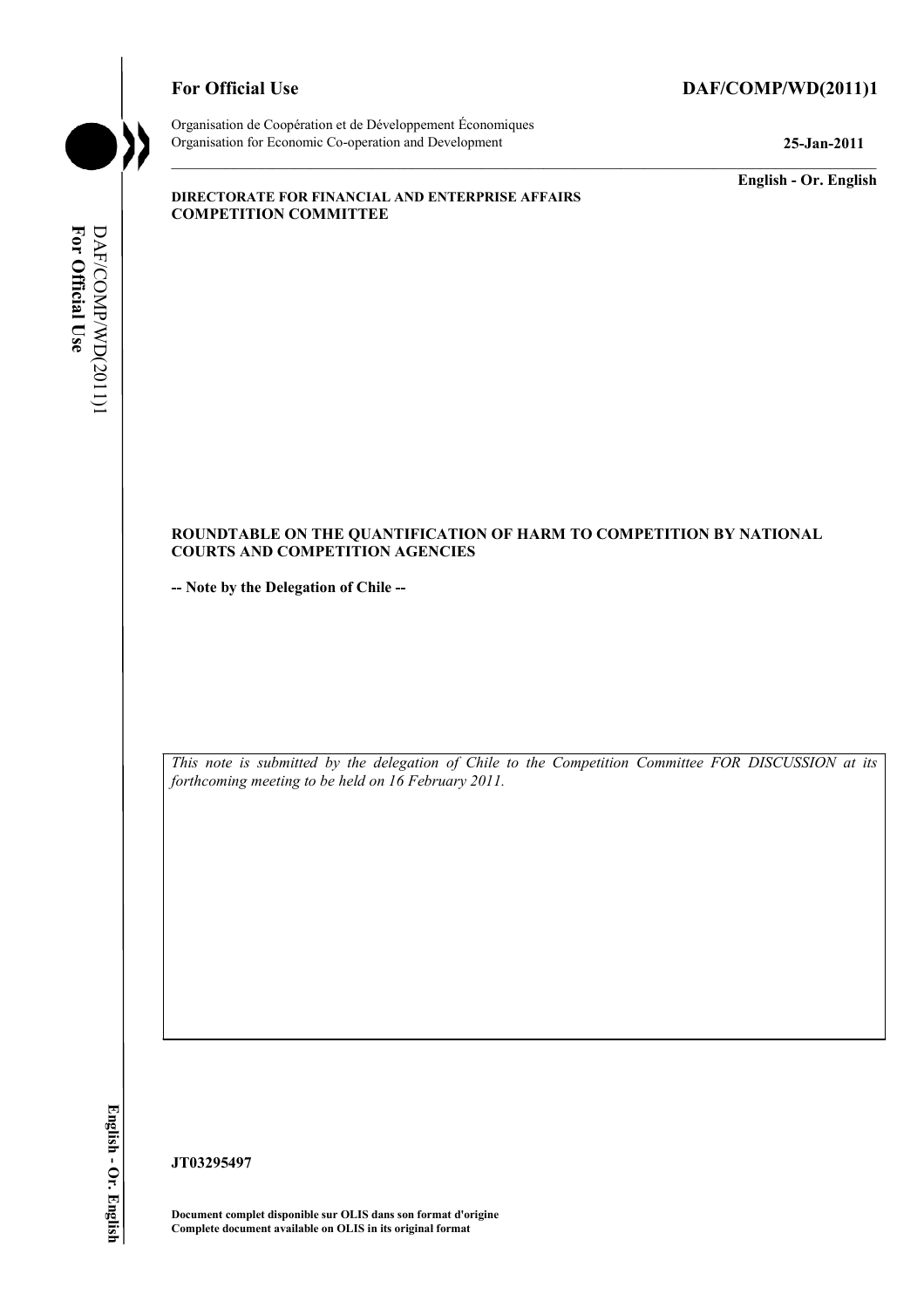# **QUANTIFICATION OF HARM TO COMPETITION BY NATIONAL COURTS AND COMPETITION AGENCIES**

# **-- Note by Chile --**

# **1. Introduction**

1. It is not easy to identify the theory of harm followed by Chilean competition authorities. In caselaw, the identification of harm in cartels and exploitative abuses seems clearer than in exclusionary conducts. Quantification of harm, however, is generally uncommon.

Likewise, the idea of harm to competition plays only a minor role in antirust private litigation. Civil judges tend to consider pecuniary losses rather than economic harms. Also, there are no relevant civil law cases on cartels and exploitative abuses, where the harm to competition seems clearer from a competition law perspective. All the relevant cases on private damages so far concern exclusionary conducts.

# **2. Harm to competition and its quantification**

#### *2.1 Overview*

3. The system of competition protects the competitive process. The Chilean Competition Act<sup>1</sup> ("the Act") indicates that "…any act, agreement or convention, either individually or collectively, which hinders, restricts or impedes free competition, or which tends to produce such effects".

4. Traditionally, competition authorities (including both the Fiscalía Nacional Económica or "FNE", and the Competition Tribunal or "TDLC") have understood this broad definition as inclusive of all economic actors (i.e. current and potential consumers, competitors and intermediaries), directly or potentially affected by the conduct, and as inclusive of any negative effect on welfare.

5. Since the creation of the TDLC in 2004, competition authorities have increasingly adopted economic efficiency as the main guiding criterion of analysis.<sup>2</sup>

6. In cartel cases, competition authorities have usually estimated the harm computing price differentials using a counterfactual. The counterfactual is estimated using, as much as possible, economic models and techniques, with data being provided by the defendants both during the investigation (under request of the FNE) or submitted directly to the TDLC in support of their position. The FNE, however, faces obstacles to obtain data, which in Chile must be mainly requested to private entities. The problem is even more relevant in the case of exclusionary conducts, because the identification of harm requires more information to develop the models and the counterfactual is more uncertain.

 $\frac{1}{1}$ Decree Law No. 211, 1973, and its amendments.

<sup>2</sup> Although the Act expresses a broader goal (i.e. *to promote and defend free competition in markets*), the influence of neoclassical economics on competition law's operators has lead to understand the goal as a duty to promote and defend economic efficiency (i.e., productive efficiency, allocative efficiency and dynamic efficiency), with the expectation that in the long run this will contribute to consumer welfare maximisation.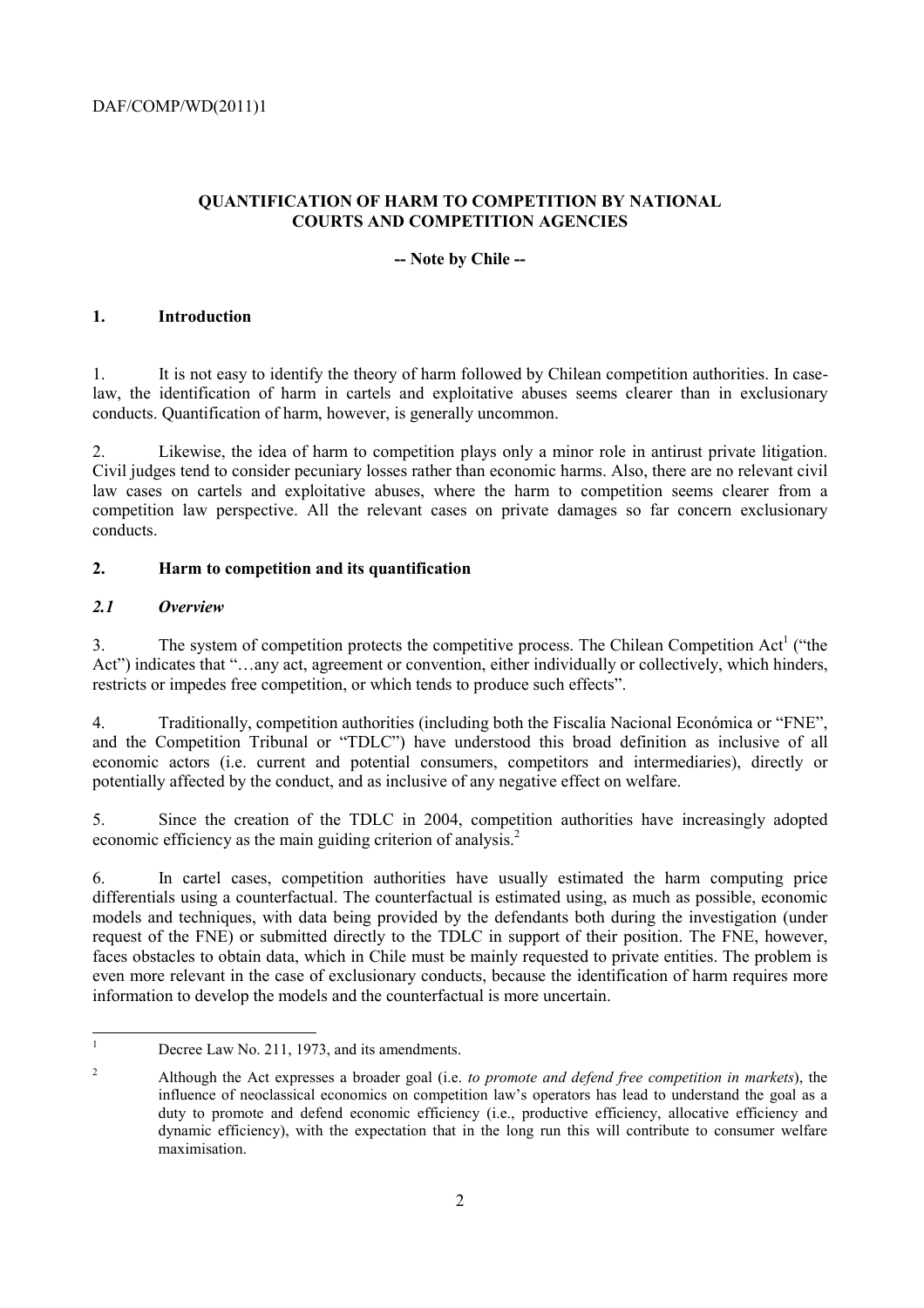7. Competition authorities have also used economic tools to assess the anticompetitive effects of the infringements. Nonetheless, they face the problem of quantification of harm to competition. Particularly, lack of data and time constraints have made difficult a sound process of quantification of antitrust harm in most cases.

8. The quantification of harm has been usually focused on transfers of wealth. Although innovation or dynamic efficiency has been affected in some cases, the approach is normally static.

# *2.2 Cases*

2.2.1 *NUTRIPO et al vs. Los Andes Land Port Concessionnaire (PTLA) and the State of Chile<sup>3</sup> (2010).* 

9. In this case, six importers of goods from Brazil and Argentina filed complaints before the TDLC against PTLA (an infrastructure concessionaire) and the Chilean Ministry of Public Works. Plaintiffs argued that PTLA had overcharged them, breaching the concession contract. Specifically, PTLS would have been charging them a higher amount for a different, lower cost service.<sup>4</sup>

10. The TDLC indicated that PTLA was a legal monopoly provider of, among others, sampling and support services for the inspections carried out by border control authorities that were different from cargo loading and unloading services – the latter being the only services subject to regulated prices. Unlawfully, PTLC charged its users the highest regulated flat-tariff (US\$ 210 each truck) notwithstanding the nature of the services.

11. The TDLC held the charged price was abusive. In fact, it was twice or three times higher than the TDLC's own estimation of a competitive fee for the rendered services. In order to estimate the competitive fees, the TDLC appointed an expert to technically assist in determining the costing method. The TDLC imposed PTLC a fine of nearly US\$ 320,000.<sup>5</sup>

12. The TDLC quantified the "benefits gained from the infringement" (which is the legal requirement) in US\$ 11.6 million. The quantification was based on the over-price paid by the plaintiffs (comparing the fee estimated by the TDLC as benchmark with the effectively paid price) and the number of inspections for sampling and support.<sup>6</sup>

# *2.2.2 FNE vs. Cía. Chilena de Fósforos (CCF) 7 (2009).*

13. In this case the FNE filed a complaint against CCF, the dominant manufacturer of matches for domestic use (with over 90% market share), for alleged exclusionary practices. CCF gave its retailers (mainly supermarket chains, the most important distribution channel of matches) incentives such as rebates for the accomplishment of sales goals and exclusive dealing. Also, according to the affected company, Canada Chemicals, CCF would have incurred in sham litigation.

 3 TDLC Ruling No. 100/2010, July 21<sup>st</sup>, 2010.

<sup>4</sup> The claim against the Ministry of Public Works (MOP) and its General Directorate of Public Works (DGOP) was dismissed because their oversight role did not include the services related to the infringement. (*Ibidem*, Gr. 102°)

<sup>5</sup> *Ibid*, Dec. No.5.

<sup>6</sup> *Ibid,* Gr. 105° and 106°.

<sup>7</sup> TDLC Ruling No.  $90/2010$ , December  $14<sup>th</sup>$ , 2009.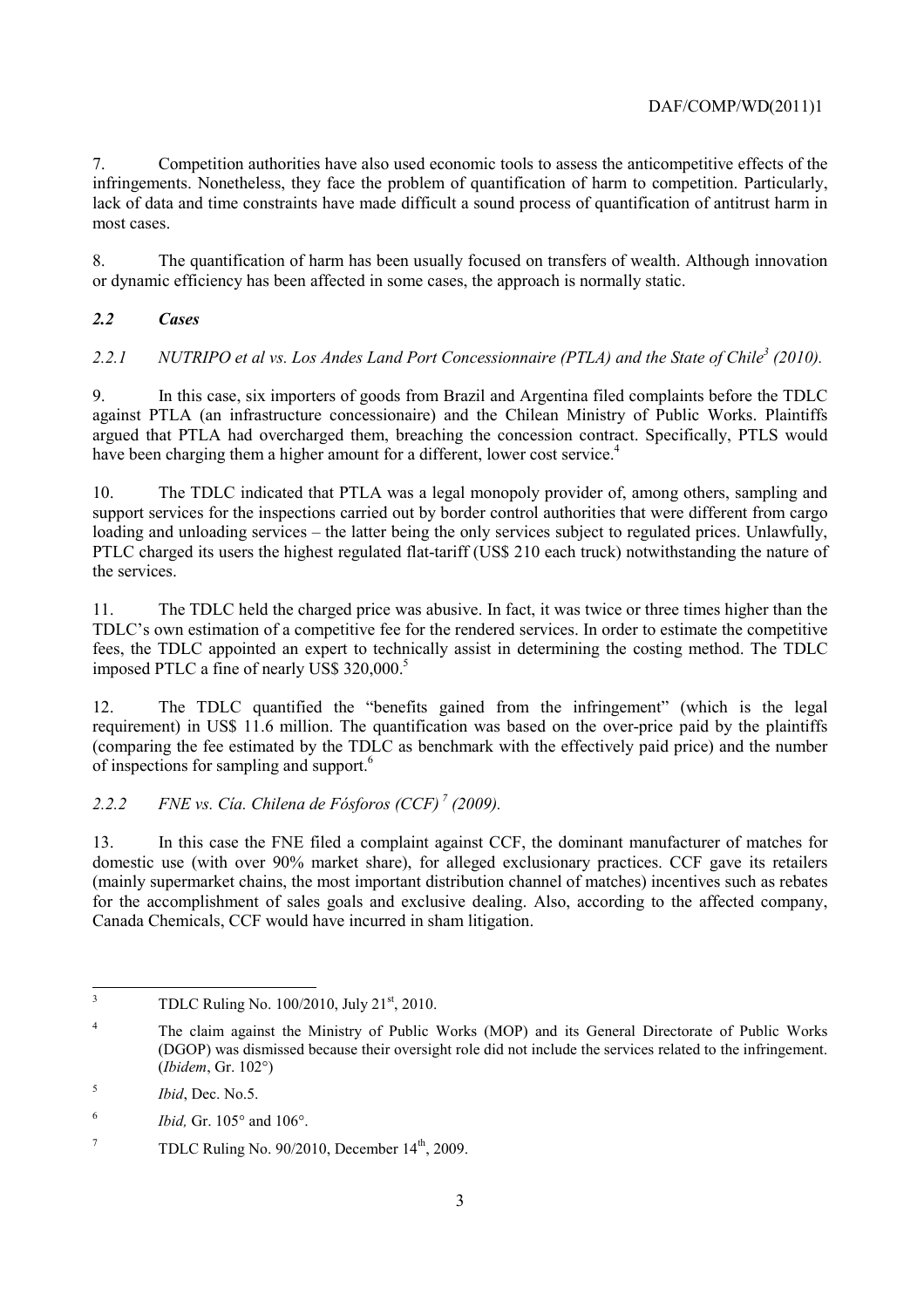14. The TDLC ruled against CCF in December 2009. The TDLC held that these practices created entry barriers, producing market foreclosure and violating competition law.<sup>8</sup> The TDLC stated that the defendant's anticompetitive practices *"… caused significant damages to the market, since, for a long period, CCF remained as the sole actor, depriving consumers' choice from different companies and brands, and, eventually, access to lower prices resulting from a stronger competition.*" 9 It fined CCF in US\$ 1 million. $10$ 

15. Whilst the TDLC's decision identified a negative impact on consumers, there was not quantitative measure of harm.

16. In June 2010,<sup>11</sup> the Supreme Court upheld the TDLC's decision and increased the fine originally imposed to US\$ 1,3 million, accepting the FNE and Canada Chemical's arguments.

#### **3. Role of harm to competition**

17. The FNE is not legally required to quantify or specify the harm to competition in its submissions. According to the Act, the FNE must describe only the conduct and the relevant market. However, the FNE frequently describes a theory of harm to competition. A quantification of harm is rare and done mainly in high impact cases.

18. Private actors and public bodies other than the FNE can also initiate proceedings before the TDLC. They do not need to prove damages from the infringement, and the "passing on defence" does not bring the proceeding to an end.<sup>12</sup>

19. The evidence submitted for supporting "harm to competition" is difficult to differentiate from evidence on other elements of a violation. In pricing conducts (either exploitative or exclusionary) much of the information refers to prices and costs, as well as concentration and market shares. If economic data suffices, the FNE uses quantitative methods. However, because of difficulties in obtaining relevant data, the evidence most frequently submitted is qualitative.<sup>13</sup>

20. In some cases, a mere reference to the existence of an actual or potential harm to competition is sufficient to condemn or acquit. This reference does not always detail or quantify the actual harm to competition.<sup>14</sup>

 $\frac{1}{8}$ *Ibid*, Gr. 158°.

13 For instance, in re *Philip Morris vs. CCT*, Infra, the most important evidence submitted to prove that the plaintiff had been actually excluded from access to distributors was the deposition of witnesses as well as the written contracts between the defendant and its distributors.

<sup>9</sup> *Ibid*, Gr. 161°.

<sup>&</sup>lt;sup>10</sup> Ibidem, Dec. No. 2

<sup>&</sup>lt;sup>11</sup> Supreme Court of Justice, Decision No. 277 issued in June  $2<sup>nd</sup>$ , 2010.

<sup>&</sup>lt;sup>12</sup> In an exploitative abuse of dominance case where construction companies and their trade association complained against excessive pricing by water supplier monopoly companies, the passing on defense raised by the defendants was dismissed.

<sup>&</sup>lt;sup>14</sup> In cartel cases, for instance, the TDLC has required an 'objective capacity of the conduct to affect free competition'. In several unfair competition cases, the practice is proved but the infringement discarded because of lack of 'harm to competition'. In a case where the retailer was condemned for imitating a supplier's product, the harm to competition was apparently identified with the potential confusion of consumers in the downstream market. TDLC, Ruling  $N^{\circ}$  24/2005, July 28<sup>th</sup>, 2005.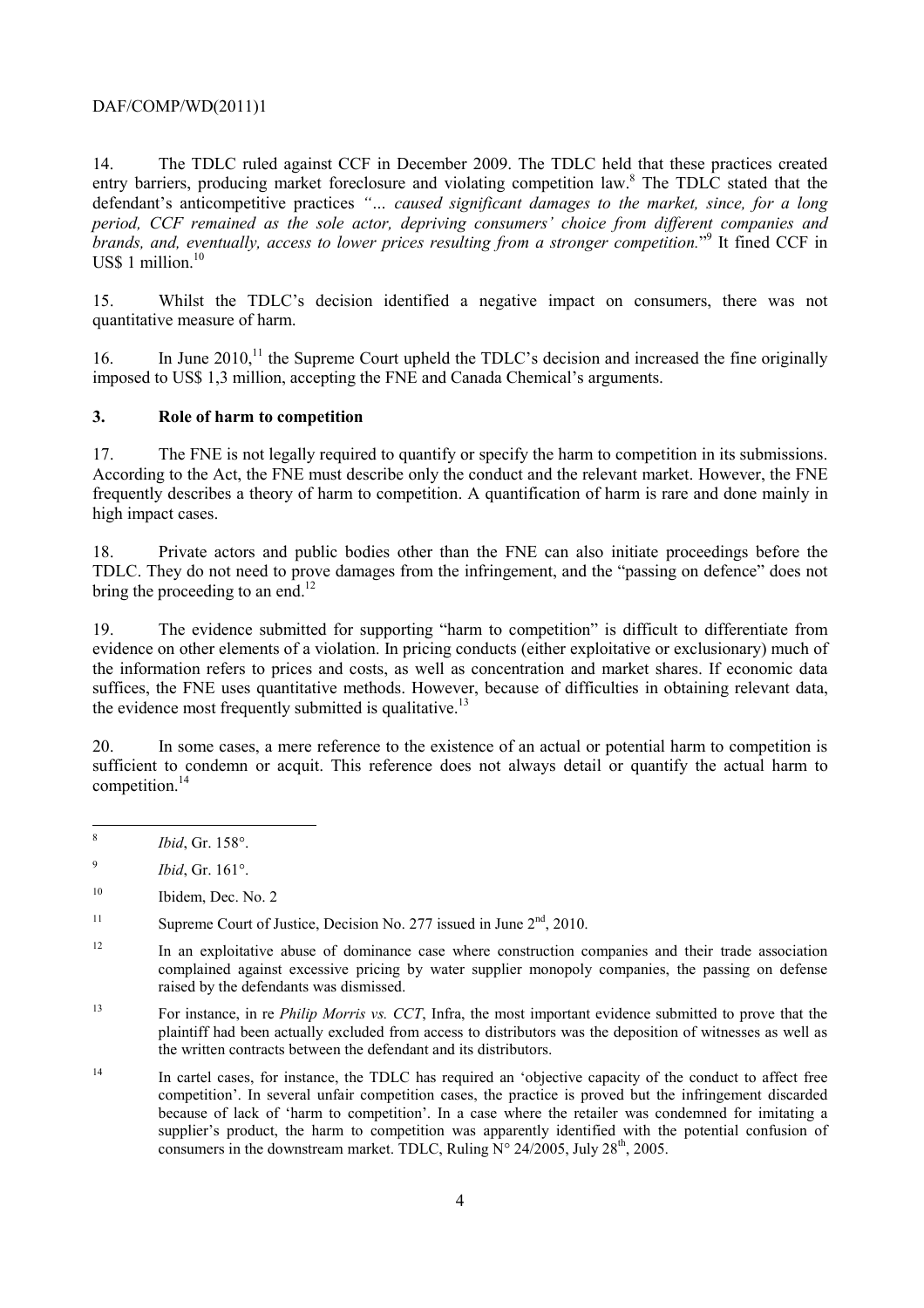21. For the determination of fines, the Act<sup>15</sup> orders to consider: the economic benefit obtained from the violation, the seriousness of the behavior, and recidivism. The TDLC's decisions consider economic benefits whenever applicable. When assessing the seriousness of the violation, the TDLC considers the impact of the infringement on competition. Although seriousness is not normally measured, the finding of certain antitrust harm increases the seriousness of the case and, in turn, this may have an impact on the TDLC's decision on fines.

22. In *Philip Morris vs. Cía. Chilena de Tabacos* (*"CCT"16)* <sup>17</sup> (2005), *Philip Morris International Tobacco Marketing Ltda*. ("PM") filed a complaint before the TDLC against CCT, the main player in the Chilean cigarettes' industry (with 97.1% market share). In August 2005 the TDLC ruled against CCT.<sup>18</sup> indicating that CCT had driven PM's products out of the market by imposing artificial entry barriers to competitors.<sup>19</sup> The TDLC imposed a  $\dot{U}SS 560.000^{20}$  fine on CCT and ordered the firm to refrain from future exclusionary conduct. The judgment does not contain any quantification of harm to competition. The Supreme Court upheld the TDLC's decision in  $2006$ <sup>21</sup>

23. In Producción Química y Electrónica Quimel S.A. ("Quimel") and Cementa S.A. ("Cementa"). vs. James Hardie Fibrocementos Ltda. ("Hardie")<sup>22</sup> (2006), Quimel and Cementa filed a complaint before the TDLC, claiming that since Hardie started its operations in Chile in 2001 it had been pricing its fiber cement sheets below costs. By engaging in predatory practices, Hardie would have significantly restricted competition, squeezing out of the market mid- and small-sized producers and causing the bankruptcy of some of those companies (including Cementa).

24. The TDLC dismissed the charges. It held that only dominant firms can engage in predatory practices, $23$  which was not the case<sup>24</sup>. In addition, plaintiffs did not submit "irrefutable" evidence that defendant's prices were below average avoidable costs.<sup>25</sup>

25. The Supreme Court's overturned TDLC's ruling,<sup>26</sup> holding that "[...] it is not necessary for the party carrying out a predatory practice to have a dominant position in the market, given the fact that one of its objectives is precisely to attain this position due to not having it [….]".27 The Supreme Court also disagreed with the TDLC about the cost reference for predatory pricing. It held that prices were predatory

<sup>15</sup> Art. 26

<sup>16</sup> *Chiletabacos* is the national subsidiary of British American Tobacco.

<sup>&</sup>lt;sup>17</sup> TDLC Ruling No. 26/2005, August  $5<sup>th</sup>$ , 2005.

<sup>18</sup> *Ibid.*

<sup>&</sup>lt;sup>19</sup> *Ibid, Gr.* 20°, 22°, 32° - 34°. The entry barriers consisted in different contractual arrangements with its distributors in order to block and or deter entry by other competitors.

<sup>20</sup> *Ibid*, Decision No. 4.

<sup>&</sup>lt;sup>21</sup> Supreme Court of Justice, Decision No. 4332/2005 issued in January,  $10^{th}$  2006.

<sup>&</sup>lt;sup>22</sup> TDLC Ruling No.39/2006, June  $13^{th}$ , 2006.

<sup>23</sup> *Ibid,* Gr. 25°, 26°.

<sup>24</sup> Dominance was held by *Pizarreño Pudahuel* with more than 60% market share, while *Hardie* the defendant had near 32%.

<sup>25</sup> *Ibid, Gr. 31°- 33°.*

<sup>&</sup>lt;sup>26</sup> Supreme Court of Justice, Decision No. 3449/2006 issued in November,  $29<sup>th</sup> 2006$ .

<sup>27</sup> Supreme Court decision, Gr. 2°.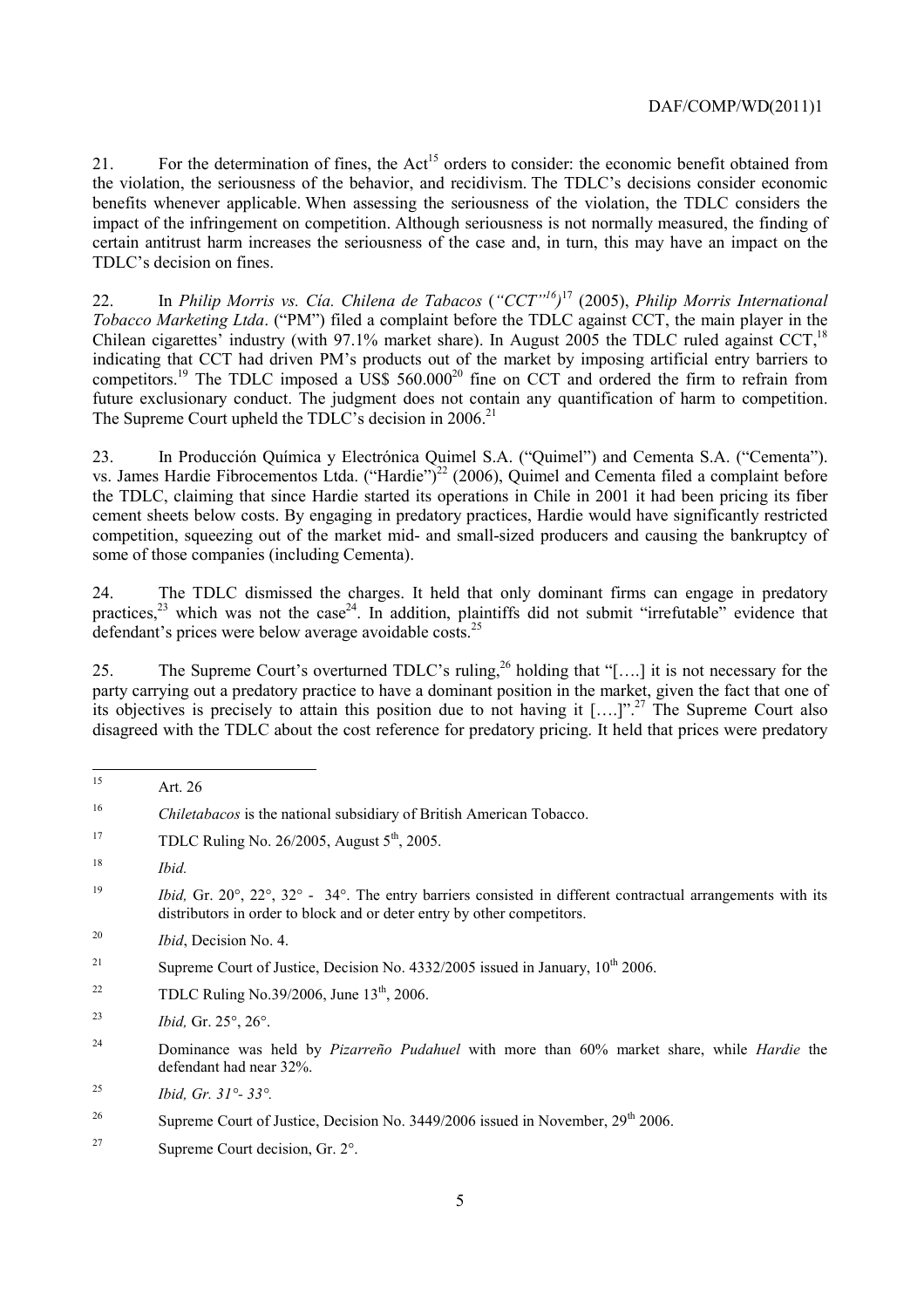because they were below "costs", without specifying what measure of cost it considered relevant. In spite of the vote of two dissenting judges, the Court's overturned the TDLC's judgment and ordered Hardie to pay a fine of approx. US\$ 736,432. The Supreme Court's ruling is rather formal, so no theory of harm can be clearly identified.

# **4. Quantification of harm to competition and private damages litigation**

# *4.1 Overview*

26. Before 2003 there was no provision in the Act regulating private damages actions. Damages claims for antitrust infringements were subject to the common provisions for civil awards contained in the Civil Code.<sup>28</sup>

27. In 2003, an amendment to the Act introduced a new provision that regulates civil damages suits for antitrust violation in the following terms:

The damage claim that may result from the anticompetitive conduct judged as such by a final ruling of the Competition Tribunal, shall be filed in the competent civil court according to the general rules, and shall be handled according to the summary proceedings established in Book III Title XI of the Civil Procedure Code. / The competent civil court, when ruling on the damage claim, shall base its ruling on the conduct, actions and legal classification thereof, as established by the decision of the Competition Tribunal.<sup>29</sup>

28. The amendment aimed at reducing the length of private actions proceedings and gave TDLC's decisions an important role in civil proceedings. According to the law, the TDLC's ruling on fact and law cannot be neglected in the civil procedure. This means that only the existence of the civil injury, causality and damages $30$  can be debated.

29. Notwithstanding the improvements, the number of private actions is still very low. Up to date, there have been no private actions based on cartel infringements. This may be due to the absence of procedural incentives such as class actions, which in Chile are only available for consumer protection.<sup>31</sup> Case law on civil damages actions is so far limited to injuries from exclusionary abuses.

# *4.2 Cases*

# *4.2.1 DAP, Pivcevic et al. vs. LAN Chile et al. (2000)*

30. The regional airline *Aerovías DAP* ("DAP") filed a complaint against Lan Chile airlines ("Lan") and *National Airlines* ("National"), claiming damages for a total amount of approx. US\$12 million.<sup>32</sup> DAP

32 This amount decomposed as following: company's actual damages, *lucrum cessans*, and moral damages plus shareholder's moral damages.

<sup>28</sup> Section starting at Art. 2314, Civil Code, for torts or non-contractual damages.

<sup>29</sup> Art. 30 of the Act.

<sup>&</sup>lt;sup>30</sup> Some private litigators argue that this also means that civil judges cannot directly adjudicate on antitrust infringements or damages thereof without a previous decision by the TDLC.

<sup>&</sup>lt;sup>31</sup> In the pending retail pharmacies case, once one of the defendants (FASA) settled with the FNE and the settlement was approved, although FASA tried to implement direct compensation mechanisms for paid overcharges, a few consumer groups filled three class actions suits before civil judges in different regions. One of the judges held a lack of competence on the case and another proceeding was abandoned. In the third proceeding the judge held his inadmissibility but the appeal is still pending.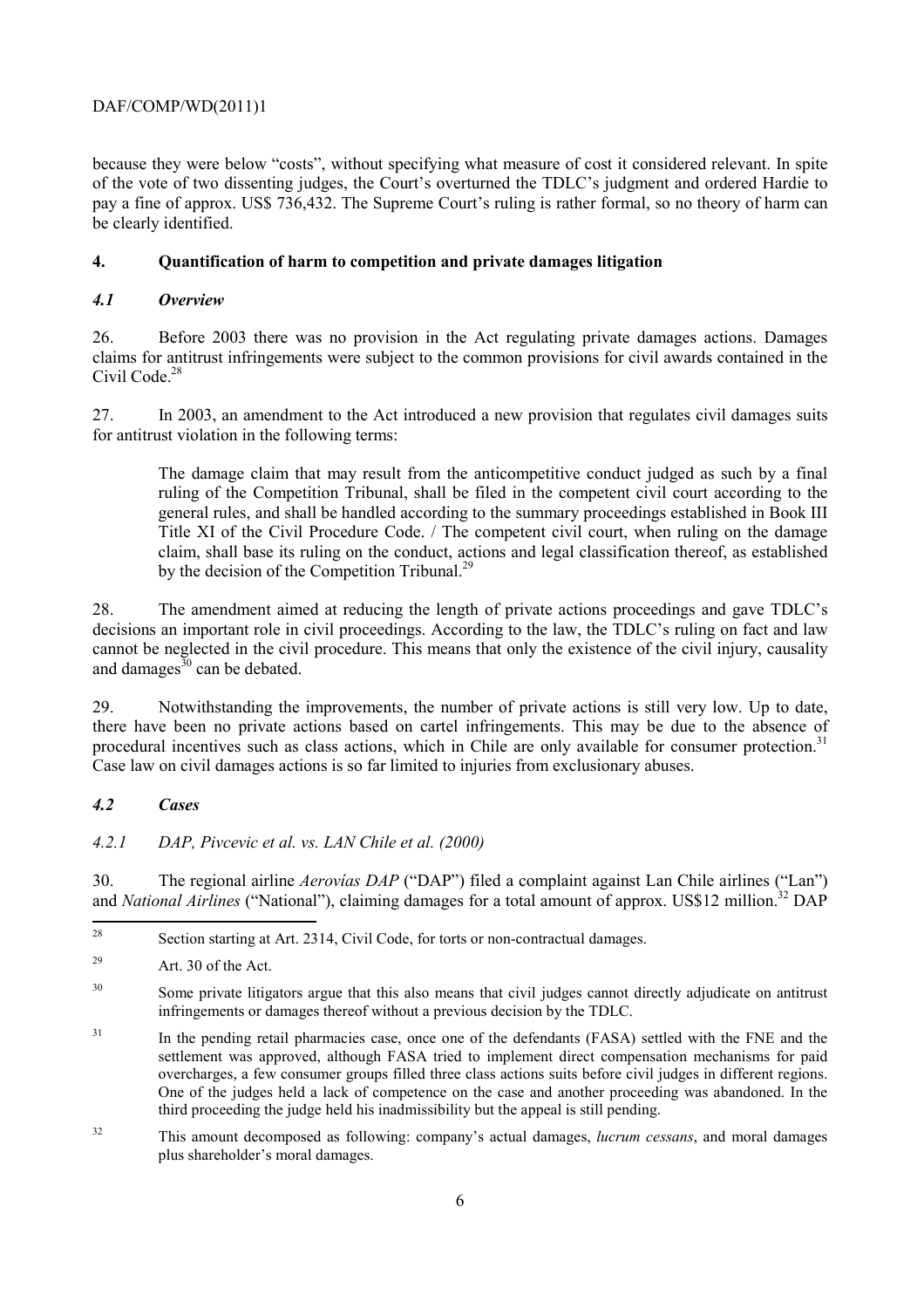supported its petition in the *Comisión Resolutiva*'s (one of the TDLC's predecessors) Ruling N° 479/1996,<sup>33</sup> which condemned Lan and National for exclusionary conducts and imposed fines of approx. US\$300,000<sup>34</sup>

31. The *Comisión Resolutiva's* decision contained no theory of competition harm. The lack of a specific provision on private actions in the Competition Act at that time left plaintiffs merely with the common legal grounds of the Civil Code for claiming damages.

32. Both reasons (i.e. the absence of theory of harm and the lack of a specific legal provision) may explain some of the economic elaborations made by the civil judge.<sup>35</sup> For example, an economist presented as witness by one of the defendants argued that the competition authority had not held that the defendant did not engaged in predatory pricing, since there was no evidence of prices below costs. The economist explained that markets were contestable and hence competitive, and that the Comisión's decision had reasoned on the basis of a strategic behavior.<sup>36</sup> The judge dismissed this argument.<sup>37</sup> However, other financial and non-financial evidence submitted to the civil proceeding led the judge to hold that

Injuries had been caused by the conducts of the defendants, but in a lower entity than what the plaintiffs claim; the exit of the plaintiff from the market was not attributable to the defendants but to some relevant issues unforeseen by the plaintiffs; pecuniary losses should be limited to operational results and expected benefits within March  $16<sup>th</sup>$  and May  $31<sup>st</sup>$ , 1996.<sup>38</sup>

33. The judge adjudicated in favor of the plaintiff, granting damages. The Court of Appeal upheld the decision, but decreased the amount of the damages.<sup>39</sup> The Supreme Court affirmed the Court of Appeal's  $decision<sup>40</sup>$ 

*4.2.2 Cementa vs. Volcán (2009)* 

34. The background of this civil damages trial was a Supreme Court's decision on predatory pricing previously ruled by the TDLC. In spite of the TDLC's acquittal,<sup>41</sup> the Supreme Court admitted the claim.<sup>42</sup>

35. In this case, for the first time a civil judge adjudicated in favor of the plaintiff on the grounds of the aforementioned special provision on civil damages actions introduced to the Act.<sup>43</sup> The judgment<sup>44</sup>

- 35 Civil Judge, 4°, Santiago, June 22nd, 2000, docket number 4831-1997.
- 36 *Ibid*, Gr. 22°.
- 37 *Ibid*, Gr. 28°.
- 38 *Ibid*, Gr. 24°, 31°.
- 39 Court of Appeals, Santiago, July, 14th 2004, docket number 5954-1999
- 40 Supreme Court, December 27th, docket number 5835-2004
- 41 TDLC, Ruling  $N^{\circ}$  39/2006, June 13<sup>th</sup>, 2006.
- <sup>42</sup> Supreme Court, Nov.  $29<sup>th</sup>$ , 2006, docket number 3449-2006. A dissenting vote was issued by two members of the S.Court.
- 43 Art. 30. Of the Act (see *supra*)
- 44 Civil Judge, 26°, Santiago, April 24th, 2009, docket number 13272-2007.

 $33$ 33 *Comisión Resolutiva* was a quasi-judicial body in charge of adjudication on competition law issues before the establishment of the TDLC in 2004. Ruling  $N^{\circ}$  479/1996, December 31<sup>st</sup>, 1996.

<sup>&</sup>lt;sup>34</sup> The conducts were a refusal to deal on land services for aircrafts and coordination to decrease retail prices in highly concentrated routes.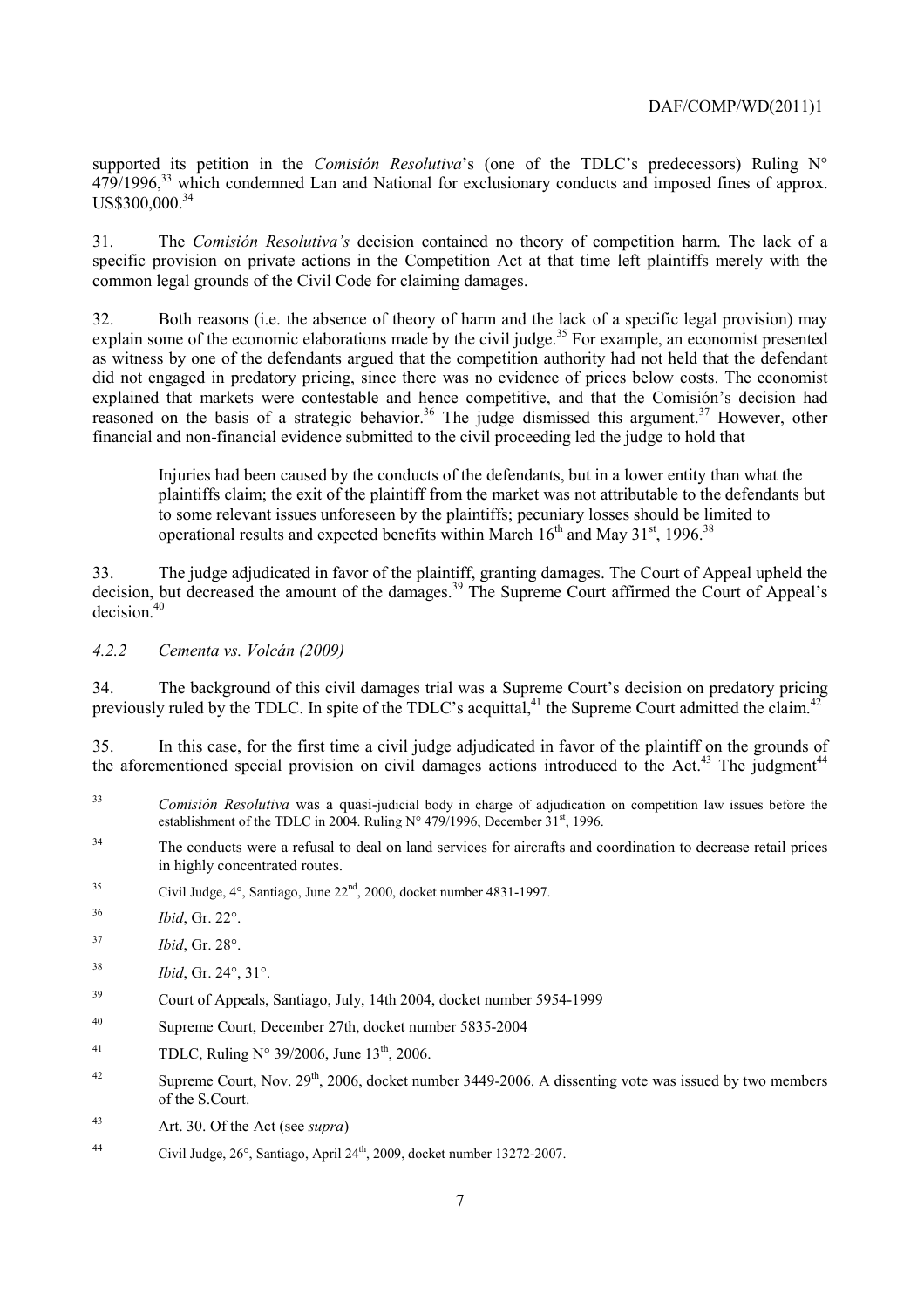limited the discussion to the legal standing of the plaintiff, the existence of injuries, causality and the quantification of damages. It explicitly held that if the TDLC found a competition infringement, it was not necessary to prove negligence during the civil trial.<sup>45</sup> This means that quantification of harm is not relevant in civil cases. The existence of a previous condemnatory ruling suffices.

36. Accordingly, in the judgment quantification of damages was independent from any theory of harm used during the competition proceedings. The state of the market before the exclusionary conduct was used as basis for the quantification<sup>46</sup> (as a sort of "but for" hypothesis). The judge considered as proven that the victim of the exclusionary practice had a stable financial situation during that time. Another basis for quantification was a previous due diligence report prepared for the defendant when it had evaluated the acquisition of the plaintiff's company.<sup>47</sup>

37. The financial distress of the plaintiff's company and its exit from the market occurred during the predation period. This fact proved the causality.<sup>48</sup>

38. The judge quantified three different types of damages: "actual" damages (i.e., the price of purchasing the company as reported by the due diligence) in approx. US\$ 7 million;<sup>49</sup> *lucrum cessans* (computed as annual benefits of  $4\%$  for the predation period) in approx. US\$ 5 million;<sup>50</sup> and "moral" damages (i.e., harm to company's reputation, integrity and viability in approx. US\$ 1,5 million.<sup>51</sup>

39. The ruling was appealed. However, before the hearing the parties settled and the plaintiff withdrew his claim. The FNE had not access to the settlement terms.

#### *4.2.3 Philip Morris (PM) vs. Cía. Chilena de Tabacos (CCT) (2010)*

40. The TDLC's held that CCT had violated competition law by structuring several contractual arrangements and incentive mechanisms with different distributors. The arrangements were exclusionary and affected its rival PM.<sup>52</sup> PM filed a civil damages suit against CCT.

41. The plaintiff argued that without the exclusionary conduct, it would have reach a 25% market share – well above the  $1\%$  participation it had in the period of the exclusionary practice. The plaintiff claimed that the exclusion translated in injuries for approx. US\$ 145 million.<sup>53</sup>

42. During the trial several reports and depositions by national and foreign competition economists were submitted by both the plaintiff and the defendant. The discussion focused on the quantification of

- $45$ 45 *Ibid*, Gr. 10°, 14°, 15°.
- 46 *Ibid*, Gr. 16°,
- 47 *Ibid*, Gr. 17°,
- 48 *Ibid*, Gr. 18° 27°
- 49 *Ibid*, Gr. 29° 30°
- 50 *Ibid*, Gr. 31° 35°
- 51 *Ibid*, Gr. 36° 38°
- <sup>52</sup> TDLC Ruling N° 26/2005, August,  $5<sup>th</sup>$ , 2005, Upheld by the Supreme Court on Jan. 10<sup>th</sup>, 2006, docket number 4332-05. Vid. *supra*
- 53 *Ibid* Gr. 17°